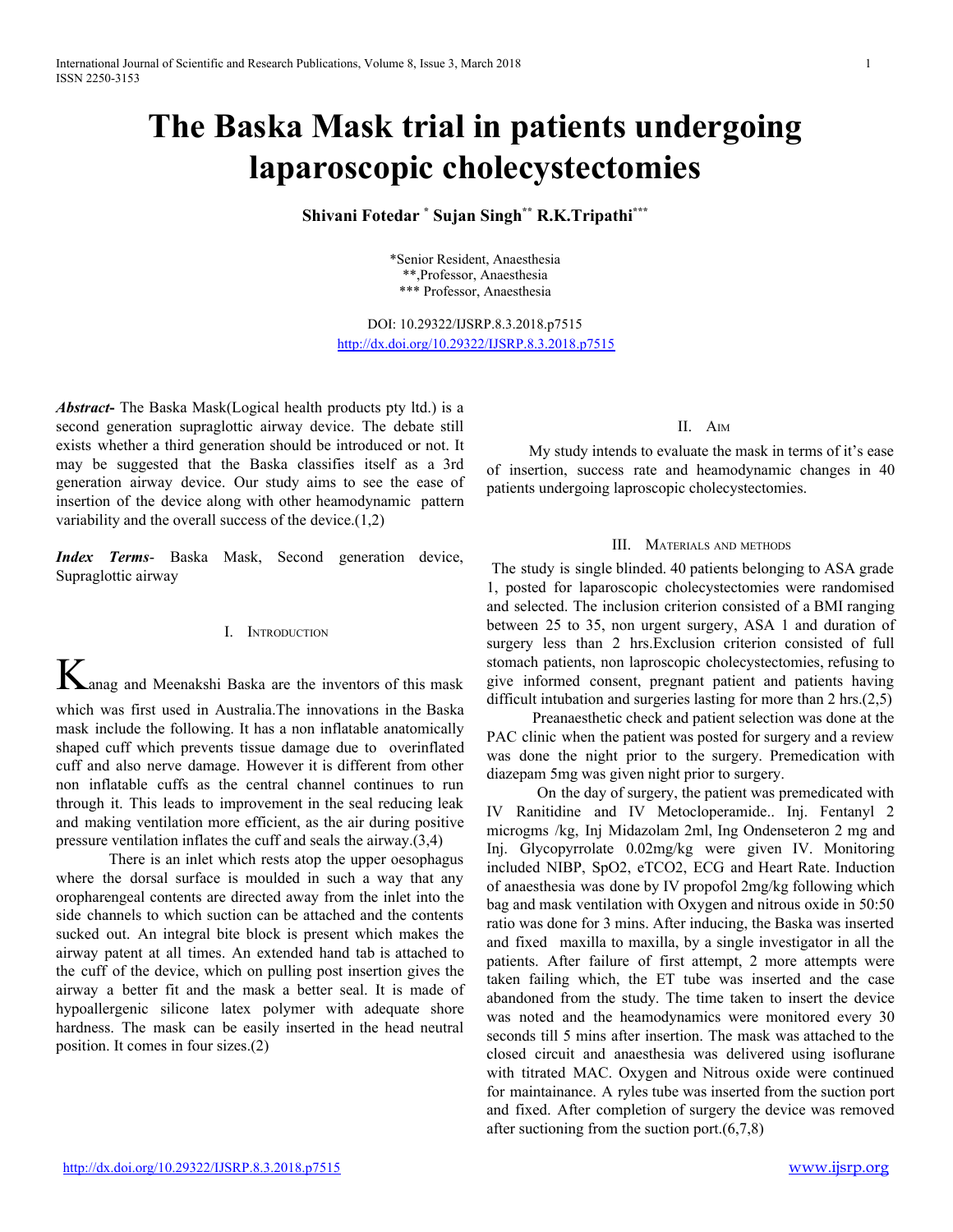The mask size chosen was based on the patients weight as per manufacturer's instructions. If upon inserting, the device did not function properly, the depth of insertion was increased, the cuff tab was pulled and the device rotated and then the device was slightly pulled out. All the observations were recorded by an unblinded observer.

# IV. RESULTS

The following results were obtained for the study conducted over 60 days. Data was collected and formatted in a tabular form. The statistical analysis was done using SPSS software and a p value of <0.05 was considered significant

| insertion         | 78 |
|-------------------|----|
| $\frac{1}{2}$ min | 79 |
| 1 min             | 79 |
| $2 \text{ min}$   | 78 |
| 3 min             |    |
| 4 min             |    |
| 5 min             |    |

# **MAP : Mean( S.D +/-20)**

insertion 90  $\frac{1}{2}$  min 90

| Demographics |
|--------------|
|--------------|

|          |               |                    | min   | 91 |
|----------|---------------|--------------------|-------|----|
| Age      | 38.64         | $P - value : 0.26$ | 2 min | 91 |
| BMI      | 28.78         | 0.53               | 3 min | 91 |
| Sex<br>М | 18            | 0.55               | 4 min | 92 |
|          | $\sim$<br>مصد | 0.67               | 5 min | 92 |
|          |               |                    |       |    |

# **Duration of insertion : Median**

|           |  | Median duration of $\vert 6$ seconds (p – value : 0.043) |
|-----------|--|----------------------------------------------------------|
| insertion |  |                                                          |

#### **Number of attempts**

| Number of attempts | $P - value$ |
|--------------------|-------------|
|                    |             |
|                    |             |
|                    |             |

# **Heart Rate : Mean ( S.D +/-20)**

| insertion | 83.55 | $\frac{1}{2}$  |
|-----------|-------|----------------|
|           |       |                |
| $1/2$ min | 82.45 | $\overline{2}$ |
| 1 min     | 82.67 |                |
| 2 min     | 82.30 | 3              |
| 3 min     | 81.03 | $\overline{4}$ |
| 4 min     | 81.01 | 5              |
| 5 min     | 80.6  |                |

# **Systolic Blood Pressure : Mean( S.D +/-20)**

| insertion | 122 |
|-----------|-----|
| 1/2min    | 122 |
| 1 min     | 121 |
| 2 min     | 122 |
| 3 min     | 121 |
| 4 min     | 120 |
| 5 min     | 120 |

**Diastolic Blood Pressure : Mean( S.D +/-20)**

# insertion 100  $\frac{1}{2}$  min 100 1 min 100 2 min 100 3 min 100 4 min 100 5 min 100

**SpO2 : Median( S.D +/-20)**

# **EtCO2 : Mean( S.D +/-20)**

| insertion         | 28 |
|-------------------|----|
| $\frac{1}{2}$ min | 29 |
| $1$ min           | 29 |
| $2 \text{ min}$   | 30 |
| 3 min             | 30 |
| 4 min             | 30 |
| 5 min             | 30 |

#### V. DISCUSSION AND ANALYSIS

After completion of the study it was found that the Baska mask functions reasonably well for patients undergoing laparoscopic cholecystectomies in general anaesthesia. The ease of insertion was assesed by the duration of insertion which was 5 seconds. The duration was measured from insertion of the mask to beginning of ventilaton. The p value for the same was found to be significant (0.043)

The number of attempts were increasingly singular with only three patients requiring double attempt and none having had the need for a  $3<sup>rd</sup>$  attempt. The p – value of the same is found to be 0.027.